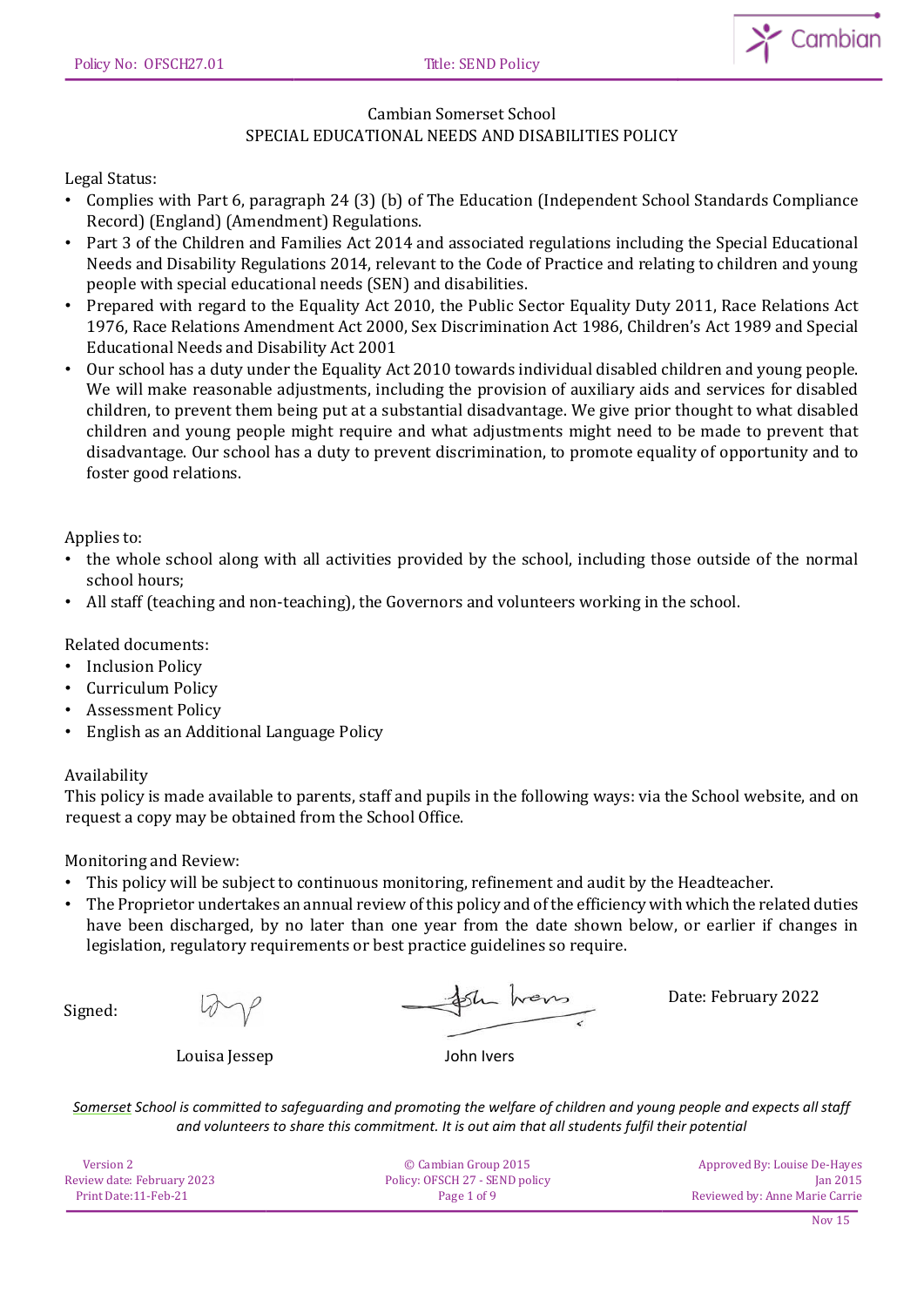

Louisa Jessep John Ivers

Headteacher Proprietor, Cambian Group

## Principles

Our School seeks to offer pupils with Special Educational Needs full access to a broad and balanced curriculum. There is a whole school approach, which involves all staff, in supporting pupils with Special Educational Needs. All peripatetic staff are made aware of each pupil's needs. All staff have a responsibility to differentiate lessons, to cater for individual learning needs. It is the policy of our school that pupils who have been accepted into the school will be offered appropriate support to enable them to access the curriculum effectively and fulfil their potential. We are an inclusive school, determined to meet the needs of all our pupils. Our school has a clear approach to responding to SEN. The National Curriculum Inclusion Statement states that teachers will set high expectations for every pupil, whatever their prior attainment. Teachers at our school will use appropriate assessment to set targets which are deliberately ambitious. Potential areas of difficulty will be identified and addressed at the outset, to remove barriers to pupil achievement.

By planning in this way, our pupils with SEN and disabilities will be able to study the national curriculum and have access to wider learning. The quality of teaching for pupils with SEN, and the progress made by pupils, will be a core part of our school's performance management arrangements and its approach to professional development for all teaching and support staff.

## Interpretation

As part of its commitments under articles 7 and 24 of the United Nations Convention of the Rights of Persons with Disabilities, the UK Government is committed to inclusive education of disabled children and young people and the progressive removal of barriers to learning and participation in mainstream education. The Children and Families Act 2014 secures the general presumption in law of mainstream education in relation to decisions about where children and young people with SEN will be educated and the Equality Act 2010 provides protection from discrimination for disabled people. Independent schools are required to follow the Special educational needs and disability code of practice: 0 to 25 years: Statutory guidance for organisations who work with and support children and young people with special educational needs and disabilities (DfE and Department for Health: 2014).

A pupil has SEN where their learning difficulty or disability calls for special educational provision, namely provision different from or additional to that normally available to pupils of the same age. All pupils at Somerset School have an EHC Plan, which clearly sets out the provision for each individual.

## Aims and Objectives

Our school's Special Educational Needs policy provides a framework for the provision of teaching and support for pupils with learning difficulties. The framework refers to entitlement, access and partnership. The aims of this policy are:

- to create an environment that meets the special educational needs of each pupil;
- to ensure that the special educational needs of pupils are identified, assessed and provided for;
- to make clear the expectations of all partners in the process;
- to identify the roles and responsibilities of staff in providing for pupil's special educational needs;
- to enable all pupils to have full access to all elements of the school curriculum;
- to ensure that parents/carers are able to play their part in supporting their pupil's education;

| Version 2                  | © Cambian Group 2015           | Approved By: Louise De-Hayes   |
|----------------------------|--------------------------------|--------------------------------|
| Review date: February 2023 | Policy: OFSCH 27 - SEND policy | <b>Ian 2015</b>                |
| Print Date: 11-Feb-21      | Page 2 of 9                    | Reviewed by: Anne Marie Carrie |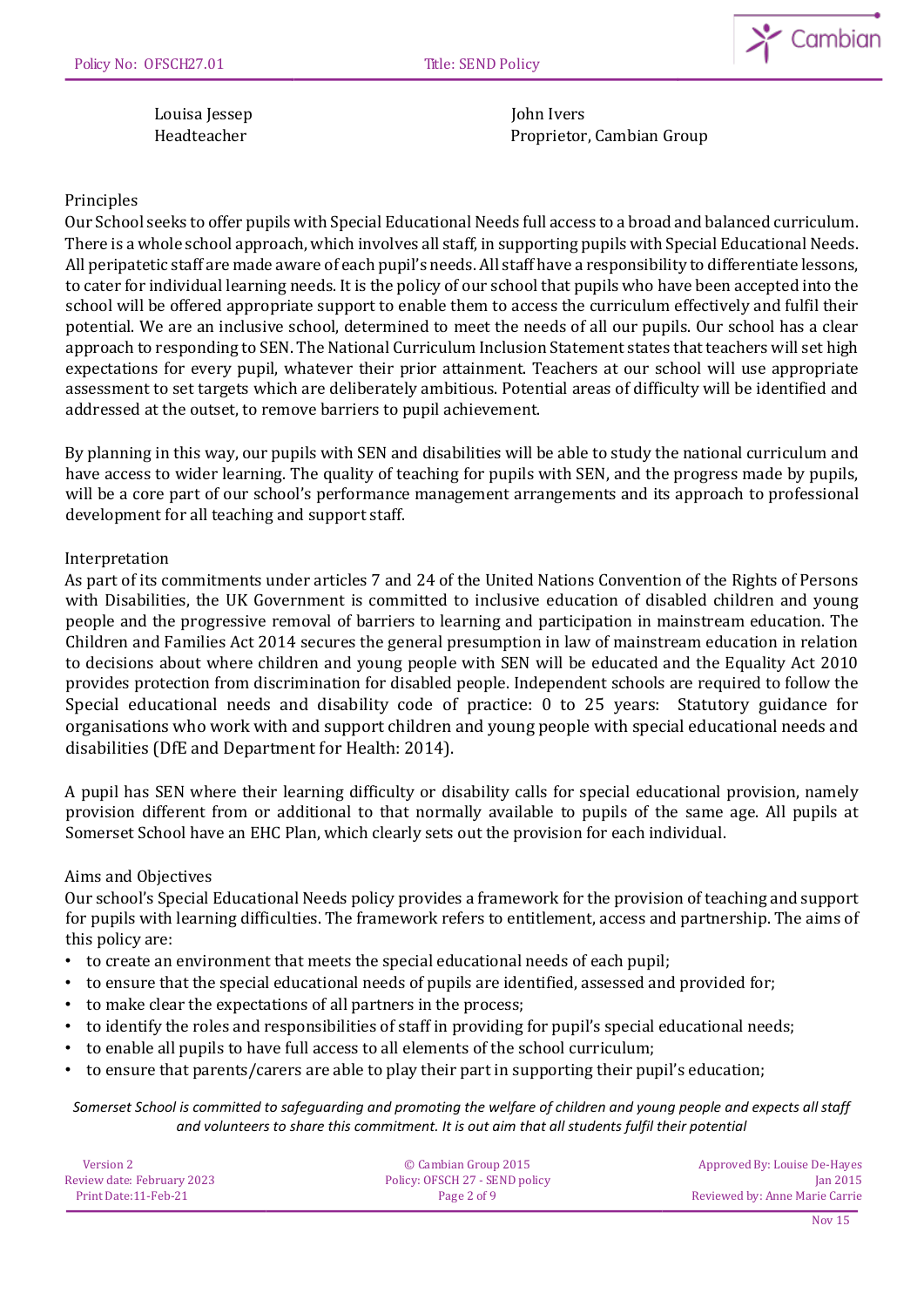

• to ensure that our pupils have a voice in this process.

In order to meet these aims, our objectives are:

- to ensure pupils with learning needs are identified as early as possible;
- to assess the pupil to identify specific areas of difficulty;
- to ensure all peripatetic staff are aware of the pupil's needs and are able to meet those needs within the school setting;
- to ensure pupils' records include information relating to their individual needs, interventions and outcomes; • to assist staff in modifying curriculum to meet the pupil's needs within the classroom and provide training programmes when required;
- to ensure that no pupil with learning needs or disability is discriminated against on the basis of his/her disability;
- to work in partnership with parents, carers and the pupil themselves in providing appropriate support and advice.

#### Admission Arrangements

All pupils entering the school will have an EHC Plan. During the consultation process, if appropriate, a member of the Senior Leadership Team, which includes the Headteacher and SENCo, will meet with the pupil and their parents/carers. Pupils are admitted to the school at the discretion of the Headteacher.

### Special Educational Needs Co-ordinator (SENCo)

The Headteacher has appointed a co-ordinator for special educational needs known as a Special Education Needs Co-ordinator (SENCo). The current SENCo is Sarah Bamsey. It is the responsibility of the SENCo to coordinate the operation of the Special Educational Needs Policy. The SENCo, who has an important role to play in determining the strategic development of SEN policy and provision in our school, has day-to-day responsibility for the operation of SEN policy and co-ordination of provision to support all pupils.

The SENCO:

- provides professional guidance to colleagues and will work closely with staff, parents/carers and other agencies;
- will be aware of the provision in the Local Offer and be able to work with professionals providing a support role to families to ensure that pupils with SEN receive appropriate support and high-quality teaching;
- designs and monitors the Student Learning Passports;
- oversees the records for all pupils with special educational needs;
- works with external agencies, professionals and specialist tutors as appropriate;
- supports staff in developing strategies to meet effectively the learning needs of all pupils at our school;

• liaises with the Headteacher, Mental Health Lead and Emotional Wellbeing Team to support pupils' wellbeing.

#### Learning Support Assistants (LSA)

LSAs are timetabled to work with pupils either individually or in the classroom. Teachers and LSAs hold regular weekly meetings to discuss pupils' progress and to plan next steps. We believe that good collaboration between teachers and support staff is essential to ensure maximum progress for our pupils. As part of inclusion, we believe that pupils should receive assistance with their peers within their classrooms, therefore

| Version 2                  | © Cambian Group 2015           | Approved By: Louise De-Hayes   |
|----------------------------|--------------------------------|--------------------------------|
| Review date: February 2023 | Policy: OFSCH 27 - SEND policy | <b>Ian 2015</b>                |
| Print Date: 11-Feb-21      | Page 3 of 9                    | Reviewed by: Anne Marie Carrie |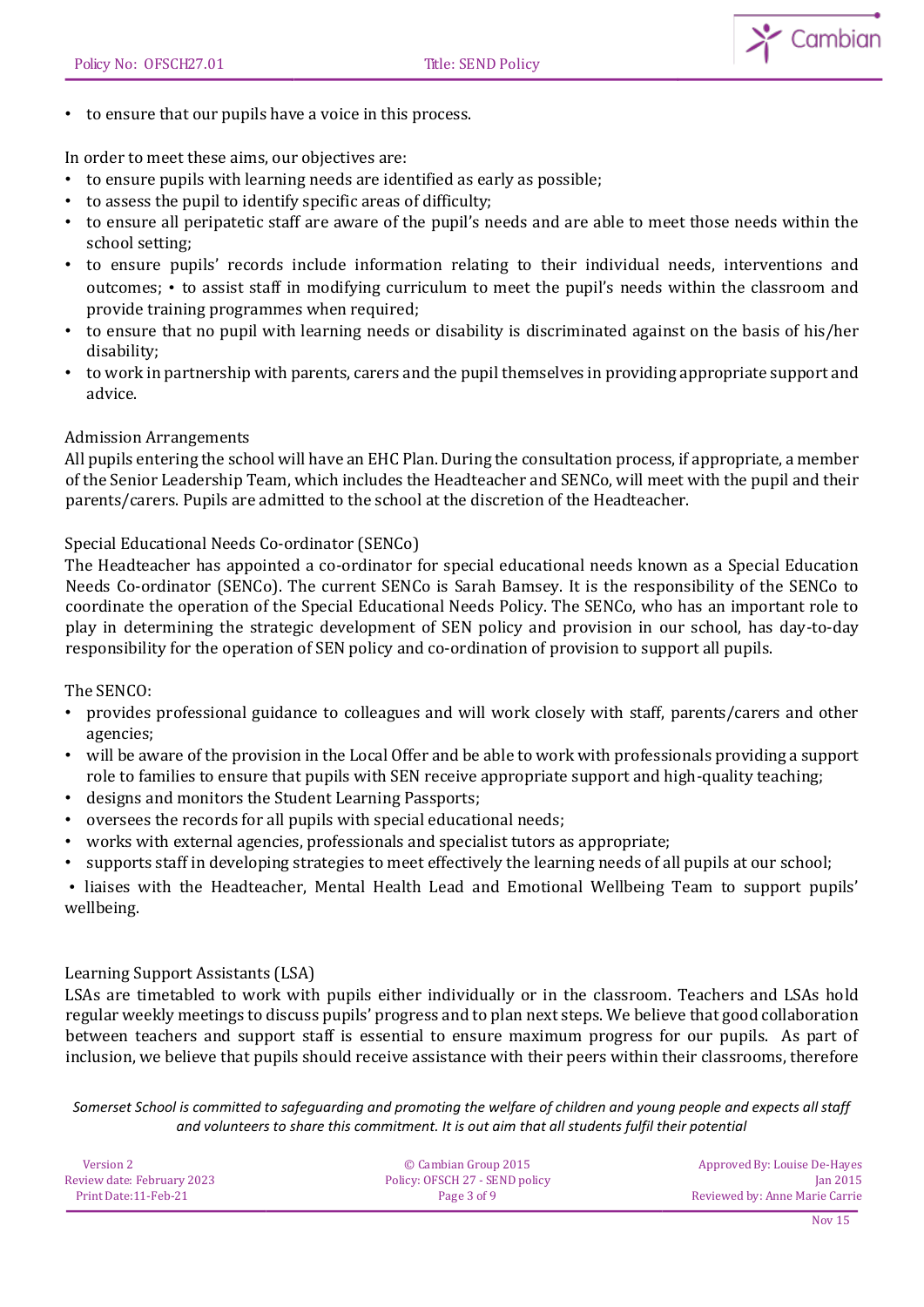

as much as possible the majority of our pupils receive assistance during normal lesson times within their normal classroom setting in order that they can access the curriculum along with the rest of their class.

### What Somerset School does

Our school supports pupils to develop, learn, participate and achieve the best possible outcomes. Our school recognises emerging difficulties arising with young people and responds promptly. We understand parents and carers know their children best and we listen when parents express concerns about their child's development. We listen to and address any concerns raised by children themselves.

The model of action and intervention in our school, follows the graduated approach. This approach recognises that there is a continuum of special educational needs and that where necessary, increasing specialist expertise should be brought to support the difficulties that a child or young person may be experiencing. In our school, the graduated approach is led and co-ordinated by the SENCo. The support provided takes the form of a four-part cycle through which earlier decisions and actions are revisited, refined and revised with a growing understanding of the pupil's needs and of what support the pupil needs to make good progress and secure good outcomes.

We co-operate with the Local Authority to ensure that relevant reviews, including the annual review, are carried out as required by regulation and best practice. The school will make reasonable adjustments to meet the needs of our pupils. Any additional services that are needed to meet the requirements of the EHC Plan will be subject to charge directly to the Local Authority.

It is our aim to know precisely where children with SEN are in their learning and development. We:

- ensure decisions are informed by the insights of parents/carers and those of the pupils themselves;
- have high ambitions and set stretching targets for them;
- track their progress towards these goals;
- keep under review the additional or different provision that is made for them;
- promote positive outcomes in the wider areas of personal and social development, and
- ensure that the approaches used are based on the best possible evidence and are having the required impact on progress.

Teachers are responsible and accountable for the progress and development of the pupils in their class, including where pupils access support from teaching assistants. Our school will regularly and carefully review the quality of teaching for all of our pupils, including those at risk of underachievement. This includes, where necessary, improving, teachers' understanding of strategies to identify and support vulnerable pupils and their knowledge of the SEN most frequently encountered.

#### Use of data and record keeping

*Somerset School is committed to safeguarding and promoting the welfare of children and young people and expects all staff and volunteers to share this commitment. It is out aim that all students fulfil their potential* Our school has developed its own approach to record keeping in line with the requirements of the Data Protection Act 1998. The provision made for pupils will be recorded accurately and kept up to date. As part of any inspection, both Ofsted and ISI will expect to see evidence of pupil progress, a focus on outcomes and a rigorous approach to the monitoring and evaluation of any SEN support provided. Ofsted and ISI publish more detail about their expectations in their inspection guidelines. Our school will record details of additional or different provision made under SEN support. This will form part of regular discussions with parents about the child's progress, expected outcomes from the support and planned next steps. We use our information system to monitor the progress and development of all pupils. Details of SEN, outcomes, teaching strategies and the involvement of specialists will be recorded as part of this overall approach. Our school will readily share this

| Version 2                  | © Cambian Group 2015           | Approved By: Louise De-Hayes   |
|----------------------------|--------------------------------|--------------------------------|
| Review date: February 2023 | Policy: OFSCH 27 - SEND policy | $\tan 2015$                    |
| Print Date:11-Feb-21       | Page 4 of 9                    | Reviewed by: Anne Marie Carrie |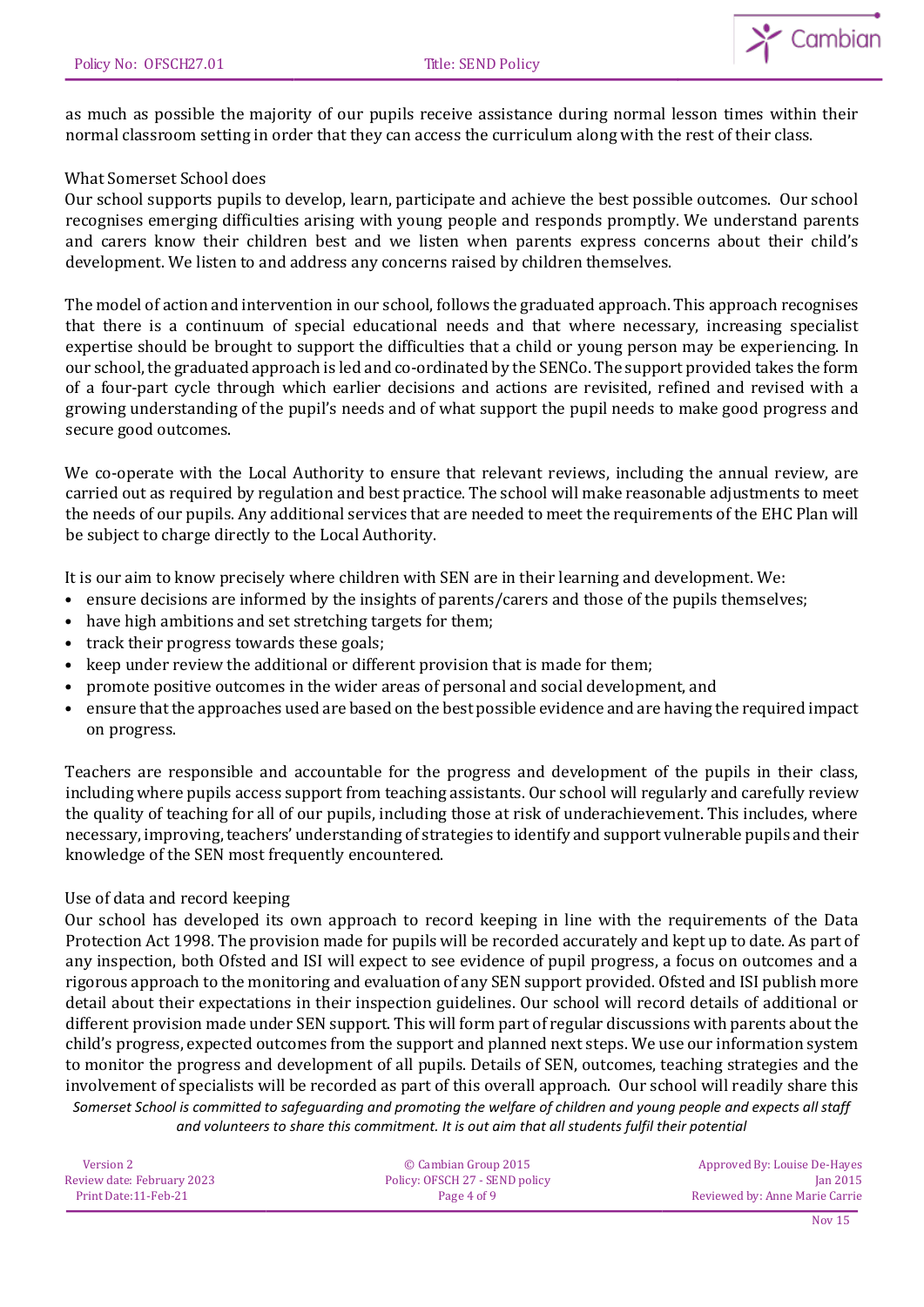

information with parents. It will be provided in a format that is accessible (for example the Student Learning Passport).

## Progress and Development of Pupils

Our school will assess each pupil's current skills and levels of attainment on entry, building on information from previous settings and key stages where appropriate. At the same time, we will consider evidence that a pupil may have a disability under the Equality Act 2010 and, if so, what reasonable adjustments may need to be made for them. Class and subject teachers, supported by the Senior Leadership Team, will make regular assessments of progress for all pupils.

It can include progress in areas other than attainment – for instance where a pupil needs to make additional progress with wider development or social needs in order to make a successful transition to adult life. All those who work with children and young people will be alert to emerging difficulties and respond early.

In practice we recognise individual children or young people often have needs that cut across all these areas and their needs may change over time. For instance, speech, language and communication needs can also be a feature of a number of other areas of SEN, and children and young people with an Autistic Spectrum Disorder (ASD) may have needs across all areas, including particular sensory requirements. A detailed assessment of need will ensure that the full range of an individual's needs is identified, not simply the primary need. The support provided to an individual will always be based on a full understanding of their particular strengths and needs and seek to address them all using well-evidenced interventions targeted at their areas of difficulty and where necessary specialist equipment or software.

Children and young people with speech, language and communication needs (SLCN) have difficulty in communicating with others. This may be because they have difficulty saying what they want to, understanding what is being said to them or they do not understand or use social rules of communication. The profile for every child with SLCN is different and their needs may change over time. They may have difficulty with one, some or all of the different aspects of speech, language or social communication at different times of their lives. Children and young people with ASD, including Asperger's Syndrome and Autism, are likely to have particular difficulties with social interaction. They may also experience difficulties with language, communication and imagination, which can impact on how they relate to others. Support for learning difficulties may be required when children and young people learn at a slower pace than their peers, even with appropriate differentiation. Learning difficulties cover a wide range of needs. Specific learning difficulties (SpLD), affect one or more specific aspects of learning. This encompasses a range of conditions such as dyslexia, dyscalculia and dyspraxia.

## The Graduated Approach

#### Assess

In identifying a child as needing provision which is 'additional to and different from' other learners in the same class, the class teacher, working with the school SENCO, will carry out a clear analysis of the pupil's needs. Before provision is planned for, expected individualised outcomes will be identified. This will draw on the teacher's assessment and experience of the pupil, their previous progress and attainment, as well as information from our school's core approach to pupil progress, attainment, and behaviour. It will also draw on other subject teachers' assessments where relevant, the individual's development in comparison to their peers and national data, the views and experience of parents, the pupil's own views and, if relevant, advice from external support services. Our school will take seriously any concerns raised by a parent. These will be

| Version 2                  | © Cambian Group 2015           | Approved By: Louise De-Hayes   |
|----------------------------|--------------------------------|--------------------------------|
| Review date: February 2023 | Policy: OFSCH 27 - SEND policy | <b>Ian 2015</b>                |
| Print Date: 11-Feb-21      | Page 5 of 9                    | Reviewed by: Anne Marie Carrie |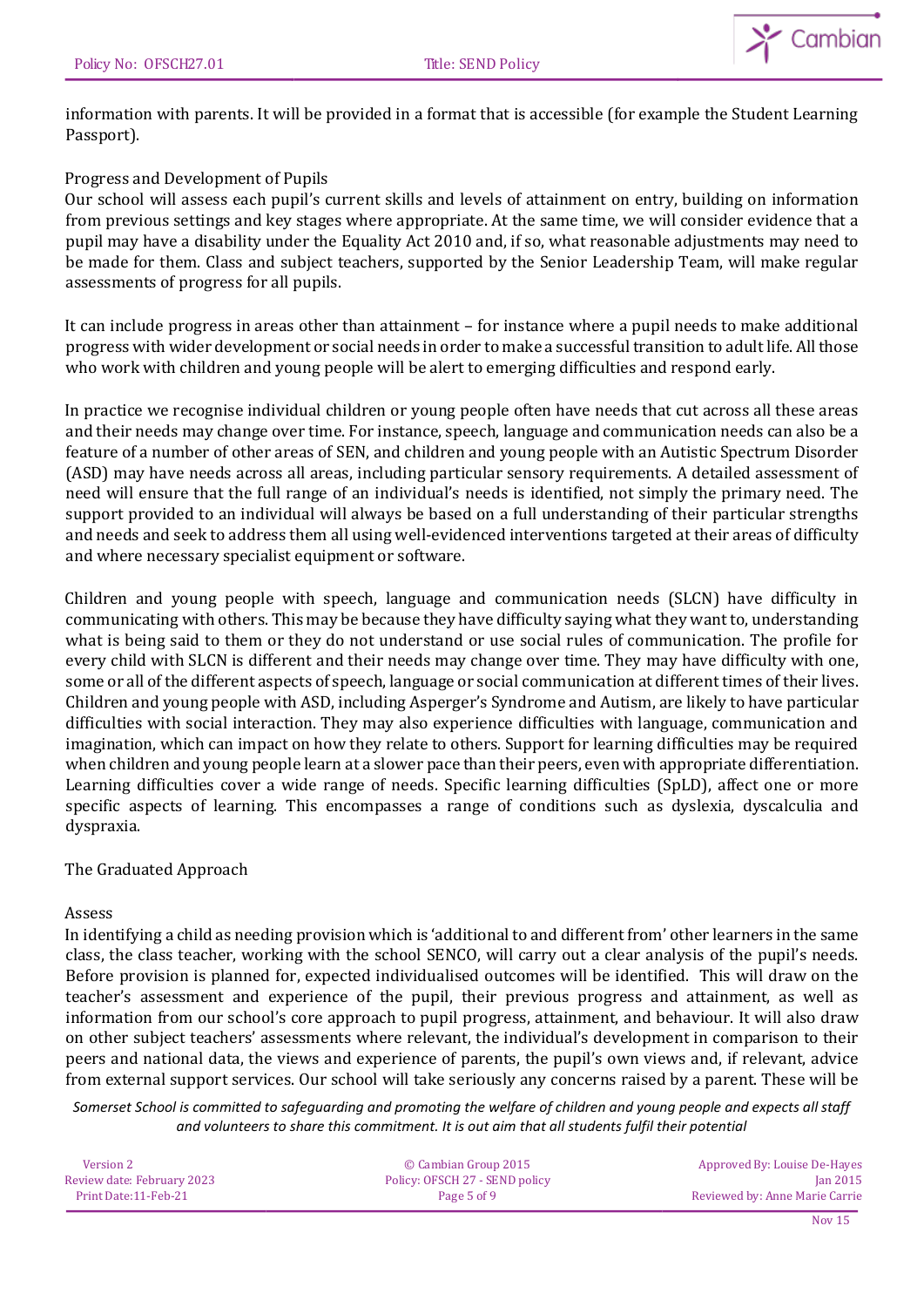

recorded and compared to the school's own assessment and information on how the pupil is developing. This assessment will be reviewed regularly. This will help ensure that our support and intervention are tailored to need, barriers to learning are identified and overcome, and that a clear picture of the interventions put in place and their effect is developed. For some types of SEN, the way in which a pupil responds to an intervention can be the most reliable method of developing a more accurate picture of need.

### Plan

When our school has decided to provide a pupil with additional interventions, we will then formally update our SEND register and notify parents, although parents will have already been involved in forming the assessment of needs as outlined above. The teacher and the SENCO will agree in consultation with the parent and the pupil the adjustments, interventions and support to be put in place, as well as the expected impact on progress, development or behaviour, along with a clear date for review. All teachers and support staff who work with the pupil will be made aware of their needs, the outcomes sought, the support provided and any teaching strategies or approaches that are required. This will also be recorded on our school's information system. The support and intervention provided will be selected to meet the outcomes identified for the pupil, based on reliable evidence of effectiveness, and will be provided by staff with sufficient skills and knowledge. Parents will be fully aware of the planned support and interventions and, where appropriate, plans will seek parental involvement to reinforce or contribute to progress at home.

### Do

The class or subject teacher will remain responsible for working with the child on a daily basis. Where the interventions involve teaching away from the main class or subject teacher, they will still retain responsibility for the pupil. They will work closely with any teaching assistants or specialist staff involved, to plan and assess the impact of support and interventions and how they can be linked to classroom teaching. The school SENCO will support the class or subject teacher in the further assessment of the child's particular strengths and weaknesses, in problem solving and advising on the effective implementation of support. Within the graduated approach a programme of intervention and support will be implemented. If this does not enable the child to make satisfactory progress, the SENCo seeks advice from external agencies, which may include an educational psychologist report. Teachers are responsible for tracking each pupils' progress throughout their time at our school.

#### Review

The effectiveness of the support and interventions and their impact on the pupil's progress will be reviewed in line with the agreed date. The impact and quality of the support and interventions will be evaluated, along with the views of the pupil and their parents. This will feed back into the analysis of the pupil's needs. The class or subject teacher, working with the SENCO, will revise the support in light of the pupil's progress and development, deciding on any changes to the support and outcomes in consultation with the parent and pupil. Parents will have clear information about the impact of the support and interventions provided, enabling them to be involved in planning next steps. All pupils have an EHC plan, which the local authority must review a minimum every twelve months.

Within the Assess, Plan, Do and Review cycle, our staff work seamlessly together towards enabling our pupils to reach the outcomes identified during the assessment phase of the process as their learning goals. We make key decisions about the use of the curriculum modifications and interventions are based on whether any chosen additional provision is the best way to move towards the identified outcome.

#### Involving Specialists

| Version 2                  | © Cambian Group 2015           | Approved By: Louise De-Hayes   |
|----------------------------|--------------------------------|--------------------------------|
| Review date: February 2023 | Policy: OFSCH 27 - SEND policy | $\tan 2015$                    |
| Print Date: 11-Feb-21      | Page 6 of 9                    | Reviewed by: Anne Marie Carrie |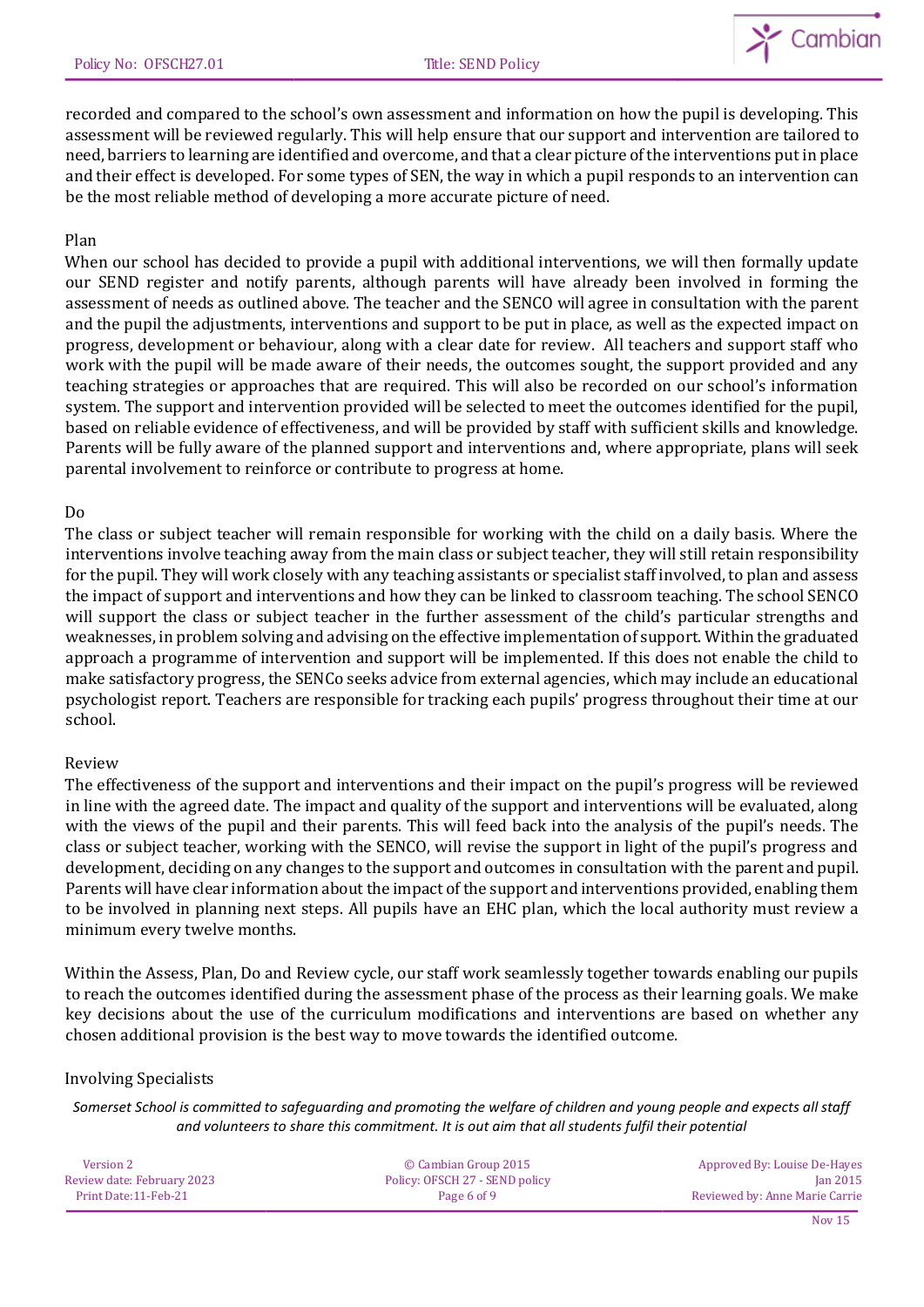

Where a pupil continues to make less than expected progress, despite evidence-based support and interventions that are matched to the pupil's area of need, we will consider to begin involving specialists. The pupil's parents will always be involved and consulted in any decision to involve specialists. The involvement of specialists and what was discussed or agreed will be recorded and shared with the parents and teaching staff supporting the child in the same way as other SEN support. Where our assessments have indicated that support from specialist services is required, it is important that children and young people receive it as quickly as possible. Joint commissioning arrangements will seek to ensure that there are sufficient services to meet the likely need in an area. The Local Offer will set out clearly what support is available from different services and how it may be accessed.

### Provision mapping

Provision maps are an efficient way of showing all the provision that the school makes which is additional to and different from that which is offered through our school's curriculum. The use of provision maps helps our SENCo to maintain an overview of the programmes and interventions used with individual pupils and provide a basis for monitoring the levels of intervention. Provision management can be used strategically to develop special educational provision to match the assessed needs of pupils across the school, and to evaluate the impact of that provision on pupil progress. Used in this way provision management can also contribute to school improvement by identifying particular patterns of need and potential areas of development for teaching staff. It can help our school to develop the use of interventions that are effective and to remove those that are less so. It can support us to improve our core offer for all pupils as the most effective approaches are adopted more widely across the school.

Each term a provision map showing the provision and interventions currently available within the school is drawn up for each pupil. Teachers monitor the pupil's progress and make note of any improvements that can be made or whether the provision should or is necessary to continue. All pupils have short-term and long-term targets, as agreed in their EHC Plan.

| Version 2                  | © Cambian Group 2015           | Approved By: Louise De-Hayes   |
|----------------------------|--------------------------------|--------------------------------|
| Review date: February 2023 | Policy: OFSCH 27 - SEND policy | <b>Jan 2015</b>                |
| Print Date:11-Feb-21       | Page 7 of 9                    | Reviewed by: Anne Marie Carrie |
|                            |                                |                                |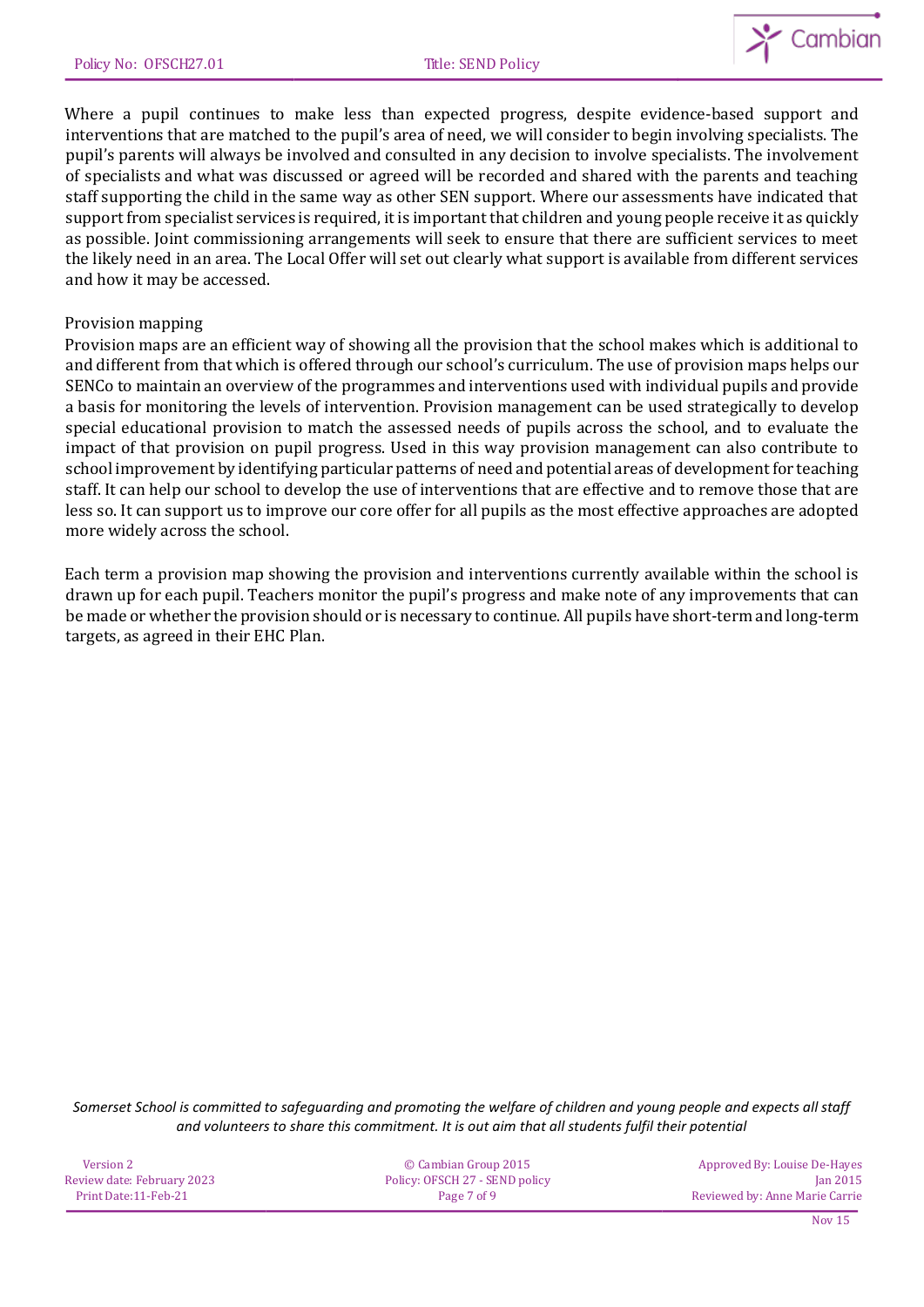

Parents will be encouraged to contribute ideas about how their child's needs could be met and what helps their child to learn and will be expected to share with the school when targets are met at home. Parent(s) should try to attend any meeting called by the school to review the targets. At a minimum this will be at the annual review of the EHC Plan. The targets are distributed to the teachers involved in the pupil's learning and parents of the pupil as soon as they are written and have been agreed by all parties.

### Timetabling

The amount and type of support offered to a pupil is dependent on need. Our school believes that pupils will not be withdrawn from lessons unless it is necessary to do so. Our school believes that pupils with additional needs should spend as much time as possible in the classroom with the most effective teachers and that removal from class should be avoided wherever possible. We believe that all subjects are important to the pupil's development and that every pupil is entitled to a broad and balanced curriculum. Therefore, timetabled lessons should not be sacrificed for support unless entirely necessary. When a pupil needs to be withdrawn for learning support, every effort is made to ensure that a pupil does not miss core curriculum subjects. Their individual strengths are also considered in addition to the advice of staff members and parental requests.

#### Emotional and Behavioural Difficulties

Our school caters for pupils with emotional and behavioural difficulties primarily through effective pastoral care, including the Emotional Wellbeing Team and THRIVE.

#### Partnership with parents

.

Our school works closely with parents/carers; we encourage an active partnership through an on-going dialogue. We inform the parents of any intervention, and we share the process of decision-making by providing clear information.

Parents and carers can provide essential information on any changes in the pupil's needs. These discussions will usually be led the tutor, supported by the school SENCo. It will provide an opportunity for the parent to share their concerns and, together with the teacher, agree their aspirations for the pupil.

Annual review meetings need to be planned with sufficient time to explore the pupil and parent/carers' views and to plan effectively. A record of the outcomes, action and support agreed through the discussion will be kept and shared with all the appropriate school staff. The school's management information system will be updated as appropriate.

#### Complaints

Parents are encouraged to discuss any concerns with the pupil's tutor, SENCo or the Headteacher.

#### Disability Discrimination Act

The whole raison d'être of our school is whenever possible to provide for pupils who have a disability - albeit a hidden one - and to enable them to realise their potential. We would always consider admitting any pupil no matter what accompanying disabilities they have providing we are confident that we are able to meet their special educational needs. In the light of the Disability Discrimination Act we have carefully considered what we might do to make our building more accessible to those who have a physical disability. Please refer to our Accessibility Plan and also our Single Equalities Policy.

For more information about SEND services available in Somerset please visit Somerset Local Offer website at:<https://choices.somerset.gov.uk/025/>

This Policy will be reviewed annually